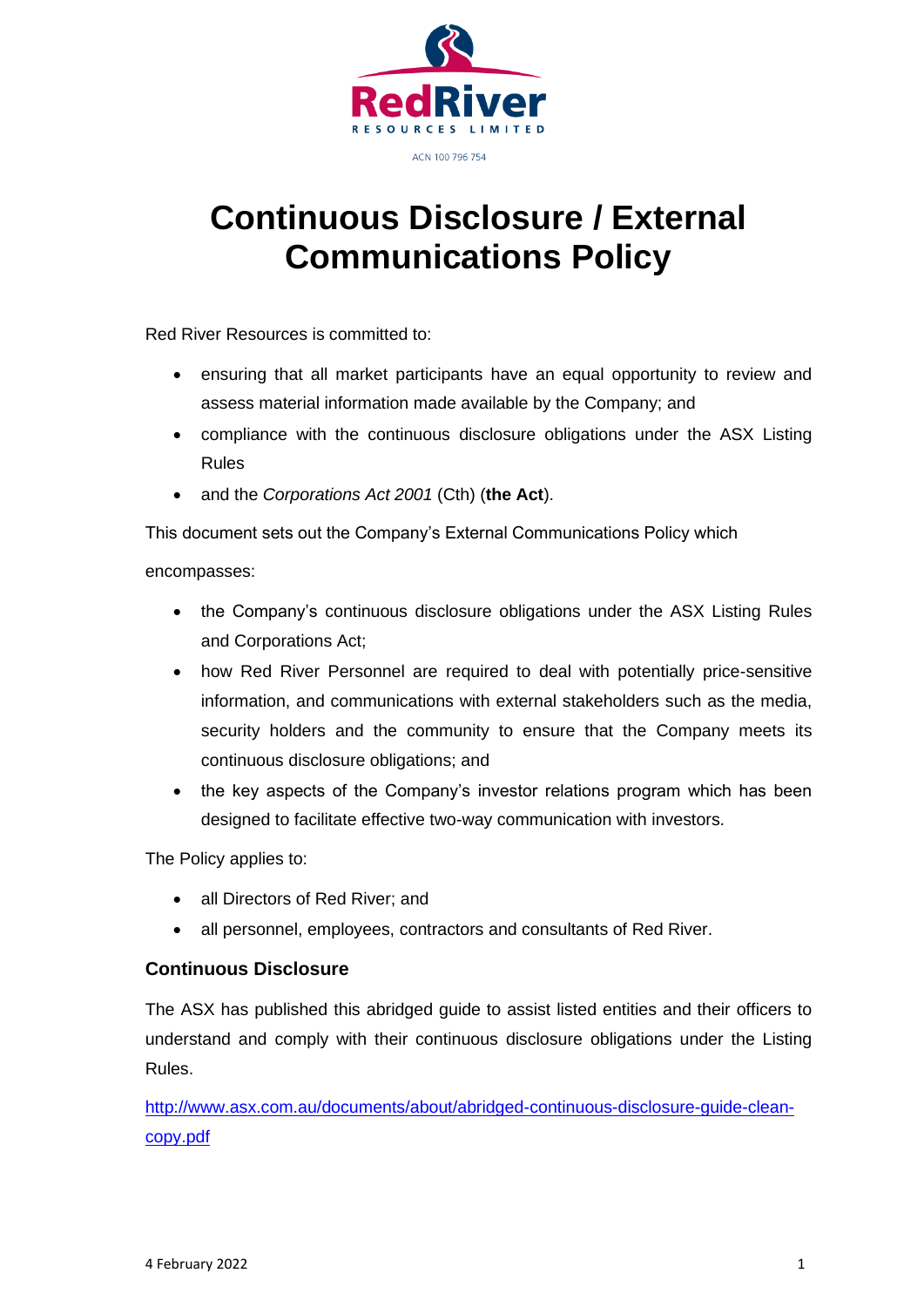

#### ACN 100 796 754

#### **Red River's Continuous Disclosure Obligation**

ASX Listing Rule 3.1 requires Red River to immediately disclose to the market any information concerning the Company of which it is or becomes aware that a reasonable person would expect to have a material effect on the price or value of the Company's securities (**Price Sensitive Information**), unless the information falls within the exceptions set out below.

For the purposes of Listing Rule 3.1:

a reasonable person would expect information to have a material effect on the price or value of Red River's securities if it would, or would be likely to, influence persons who commonly invest in securities in deciding whether to subscribe for, acquire or dispose of Red River's securities;

Two questions can be considered when determining whether information may be Price Sensitive Information:

1. Would this information influence my decision to buy or sell securities in the

Company at their current market price?

2. Would I feel exposed to an action for insider trading if I were to buy or sell securities in the entity at their current market price, knowing this information had not been disclosed to the market?

Red River will be considered to have become aware of information where a director or officer of the Company has, or ought reasonably to have, come into possession of the information in the course of the performance of their duties as a director or officer of Red River; and

"Immediately" means promptly and without delay, i.e. doing it as quickly as possible in the circumstances and not deferring, postponing or putting it off to a later time.

If ASX considers that there is or is likely to be a false market in an entity's securities, and asks the entity to give it information to correct or prevent a false market, the entity must immediately give ASX that information.

#### **Exceptions to Listing Rule 3.1**

Red River is not required to disclose Price Sensitive Information if:

(a) one or more of the following situations applies:

• it would be a breach of the law to disclose the information;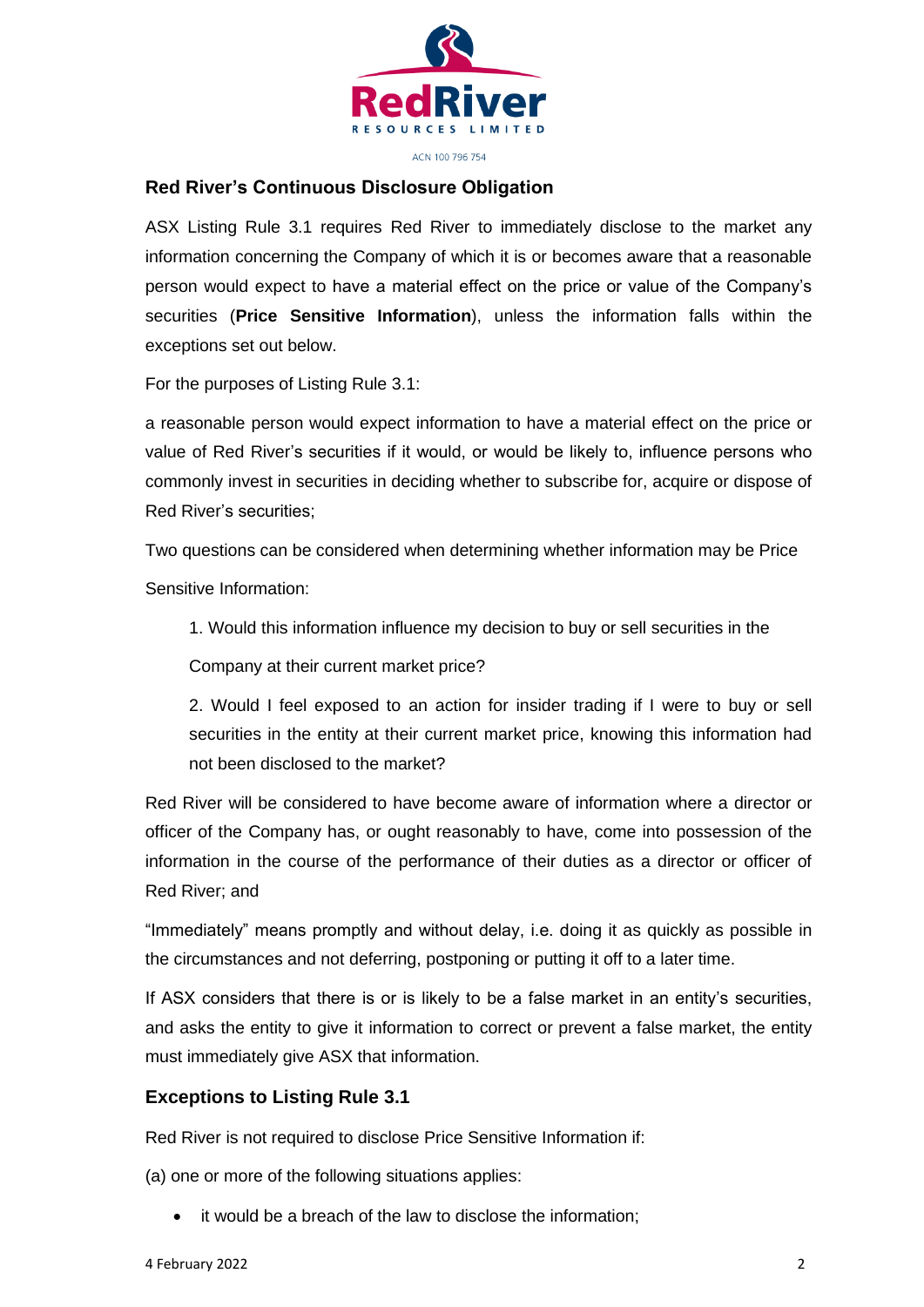

- the information concerns an incomplete proposal or negotiation;
- the information comprises matters of supposition or is insufficiently definite to warrant disclosure;
- the information is generated for internal management purposes; or
- the information is a trade secret; and

(b) the information is confidential and ASX has not formed the view that the information has ceased to be confidential; and

(c) a reasonable person would not expect the information to be disclosed.

If any of the three elements outlined above ceases to apply in relation to Price Sensitive

Information, Red River must disclose that information immediately.

# **False Market Obligation**

If ASX considers that there is, or is likely to be, a false market in the Company's securities and asks Red River to give it information to correct or prevent a false market, Red River must immediately give that information to ASX. This obligation to give information to ASX arises even if the Company considers that the exception outlined above applies.

# **Confidentiality**

If information is not disclosed in reliance on the confidentiality exceptions as outlined above, the confidentiality requirement must be maintained at all times. If information loses its confidentiality, Red River will then need to consider and determine whether the information needs to be disclosed to the market. If a movement in the price of Red River's securities is related to the unauthorised disclosure of confidential information, the Company may be required by ASX to take action to ensure Red River is in compliance with its disclosure obligations, specifically to prevent a false market.

All employees and Directors of Red River have a duty not to disclose confidential information to any person other than with the express consent of the Company or in circumstances required by the law. This obligation is set out in the Red River's Code of Conduct which is to be observed by all Personnel.

Where confidential information is to be provided to another party, measures must be put in place to ensure that the confidentiality of the information is maintained, such as a legally binding confidentiality agreement.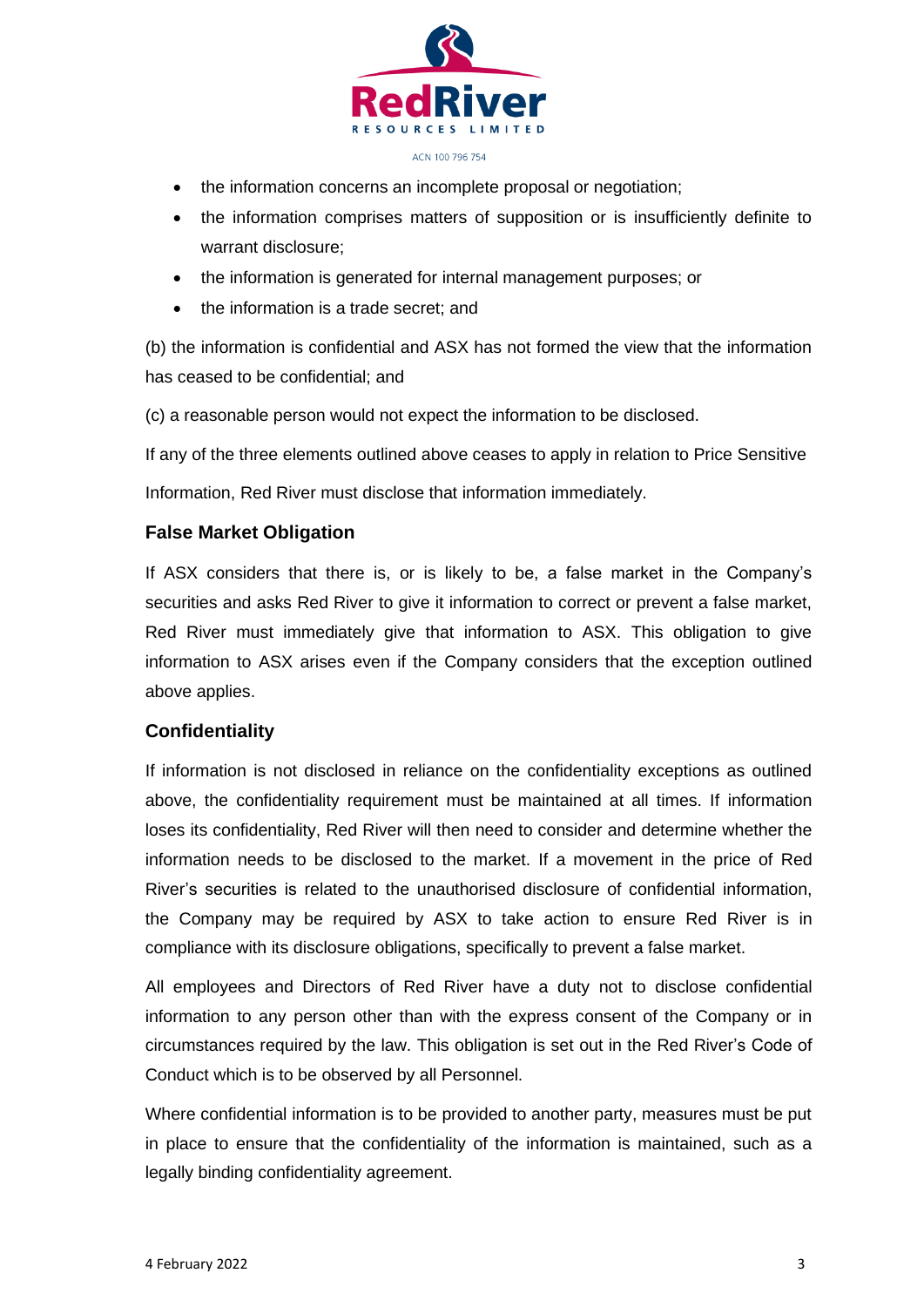

#### **Policy**

#### *Overview*

The Managing Director is primarily responsible for ensuring that this Policy is implemented and enforced, and that all required Material Information is disclosed to the ASX as required by the Act and the Listing Rules.

The Managing Director has been designated as the person responsible for communication with ASX in relation to ASX Listing Rule matters under Listing Rule 12.6. For the purposes of this Policy, the Managing Director is the person authorised to speak to the ASX or externally (e.g. analysts, investors, brokers, shareholders or the media) in relation to Red River's affairs.

#### *Responsibilities of Directors, Executives & Employees*

Listing Rule 3.1 applies to information that a Director or Executive Officer has in his or her possession, or ought reasonably to have in their possession. This means that Directors and Executive Officers must ensure they are up to date on all matters within their responsibility, so that the Company has sufficient information to manage its continuous disclosure obligations.

If an Employee becomes aware of a matter that may require disclosure, or is unsure whether information may be Material Information, they should immediately consult the Managing Director or Company Secretary.

Employees must ensure that the confidentiality of any information concerning Red River is maintained. If information loses confidentiality, Red River will then need to consider whether the information must be disclosed to the ASX.

#### *Breach – Offences, Infringement Notices and Liabilities*

A breach of the continuous disclosure provisions of the Act is both a criminal and civil offence.

In addition, the Australian Securities and Investments Commission (ASIC) may issue an Infringement Notice for an alleged contravention of the continuous disclosure provisions under section 1317DAC of the Act.

A person who is involved in any contravention by Red River of its continuous disclosure obligations also commits a civil offence. However, a person will not be liable if the person can prove that they: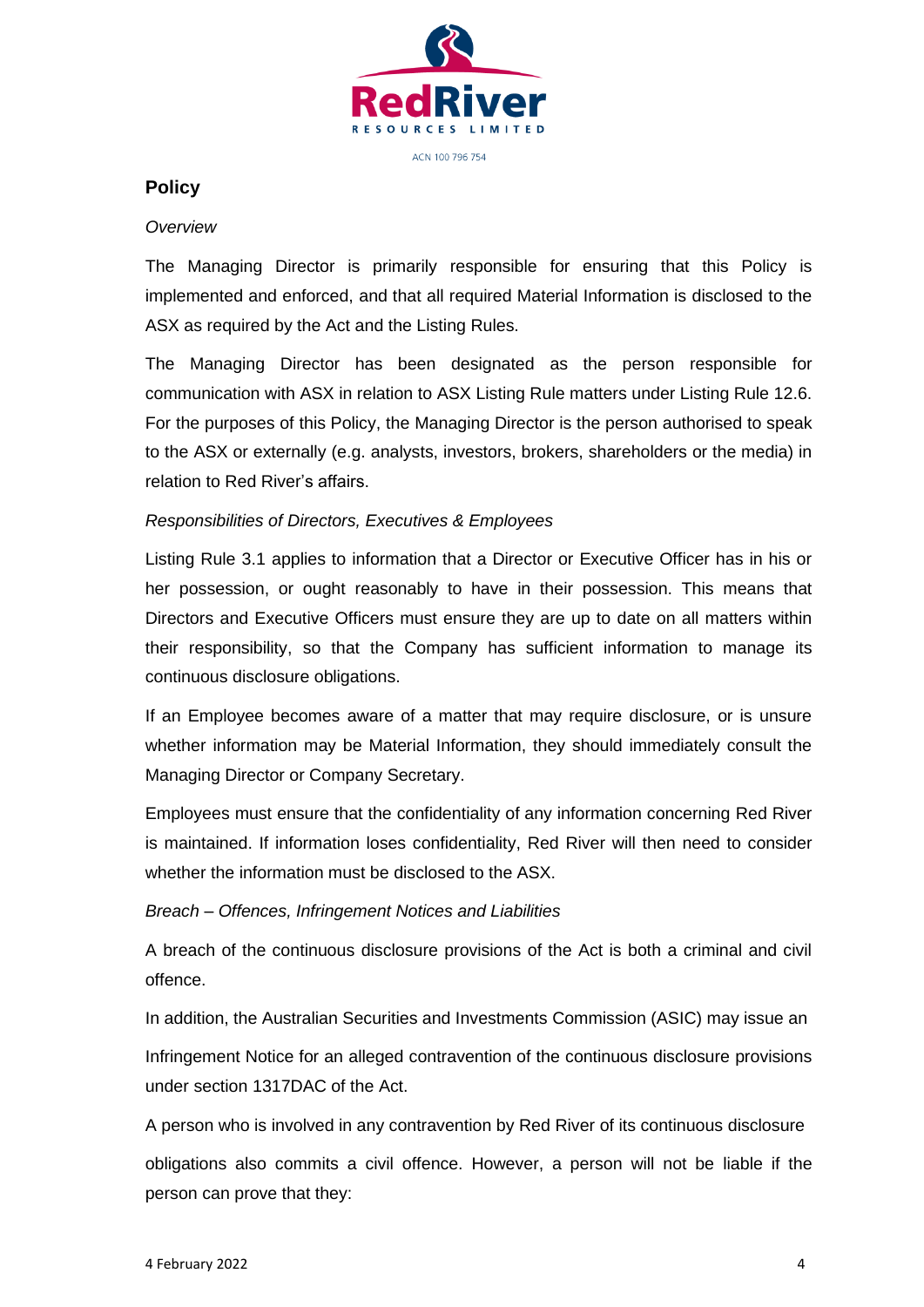

- a. took all steps (if any) that were reasonable in the circumstances to ensure that Red River complied with its continuous disclosure obligations; and
- b. after doing so, believed on reasonable grounds that Red River was complying with its obligations.

A third party who incurs a loss as a result of a breach of Red River's continuous disclosure obligations may also commence action against Red River.

# **Types of Information that May Require Disclosure**

# *Types of Information*

For assistance in determining if information is Material Information, Employees are to refer to the Managing Director and/or Company Secretary or the Chairman of the Board if various types of information may be material and therefore may be required to be disclosed.

As a guide, the following types of information may be Material Information and therefore may be required to be disclosed:

- the financial results of the Company;
- projections of future earnings or losses;
- material changes in Red River's financial forecasts;
- a decision to pay, or a decision not to pay, a dividend;
- a material mineral or hydrocarbon discovery;
- the making of a share, option or debt issue and the under or over subscription of that issue;
- acquisitions, mergers, sales, joint ventures or takeovers;
- information about Red River's business direction, investments or asset purchases or sales;
- regulatory decisions or incidents that may affect Red River's ability to carry on normal operations;
- the threat, commencement or settlement of any material litigation or claim;
- the commission of an event of default under, or other event entitling a financier to terminate, a material financing facility;
- the appointment of a liquidator, administrator or receiver;
- an agreement between Red River (or a related party or subsidiary) and a Director (or related party of the Director);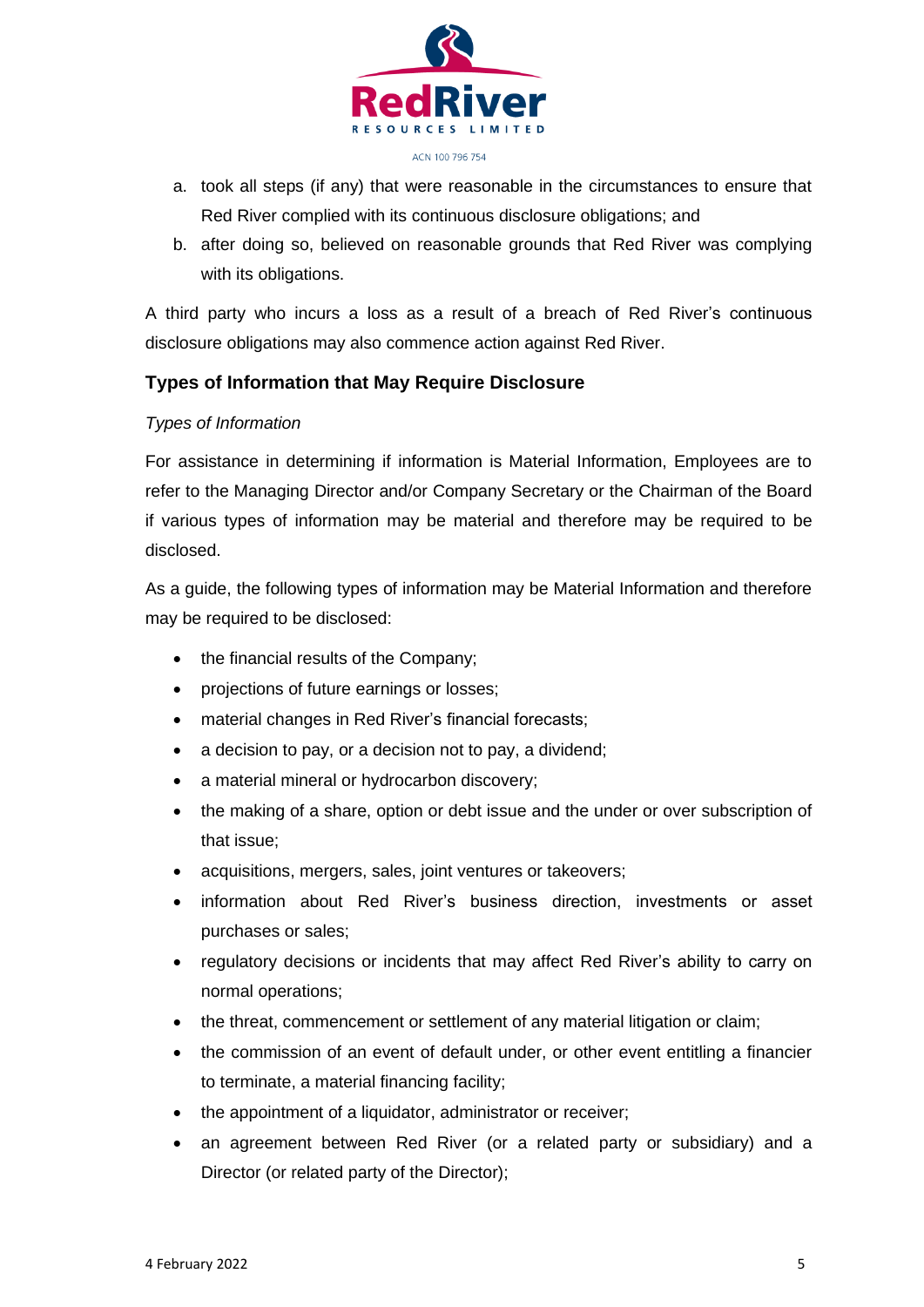

- any rating applied by a rating agency to Red River or its securities and any change to such a rating;
- a material change in accounting policy adopted by Red River;
- a proposal to change Red River's external auditors;
- changes in senior management; and
- the health or capacity of any Director.

It should be noted that the above list is not an exhaustive one. There are many other matters which may give rise to Material Information. Where an Employee is in any doubt as to whether information is material, they must forward it to the Managing Director and/or the Company Secretary, or in their absence the Chairman of the Board.

#### *Market Speculation & Rumours*

It is Red River's policy not to comment on speculation or rumours unless a response is required by law or the ASX Listing Rules. It is also Red River's policy not to comment on or endorse financial forecasts published by third parties. In certain circumstances, Red River may decide to issue an ASX announcement correcting misinformation or if it believes that an announcement is in the best interests of the Company and its shareholders.

# **Specific Price-Sensitive Information**

During Restricted Periods as defined in the Company's Securities Trading Policy, the Company will not hold any briefings with the investment community to discuss the Company's financial information, but will respond to questions from analysts, or investors confined to clarifying any publicly available information provided no material information is disclosed.

Red River Personnel must comply with the Red River Securities Trading Policy, which includes provision that Senior Managers (as defined in the Policy) may not deal in the Company's securities during Restricted Periods.

Where the Company is undertaking a specific corporate transaction, which constitutes Price Sensitive Information, the Company will obtain assurances from third parties to ensure that any Price Sensitive Information remains confidential, including where necessary requiring parties to enter into confidentiality agreements.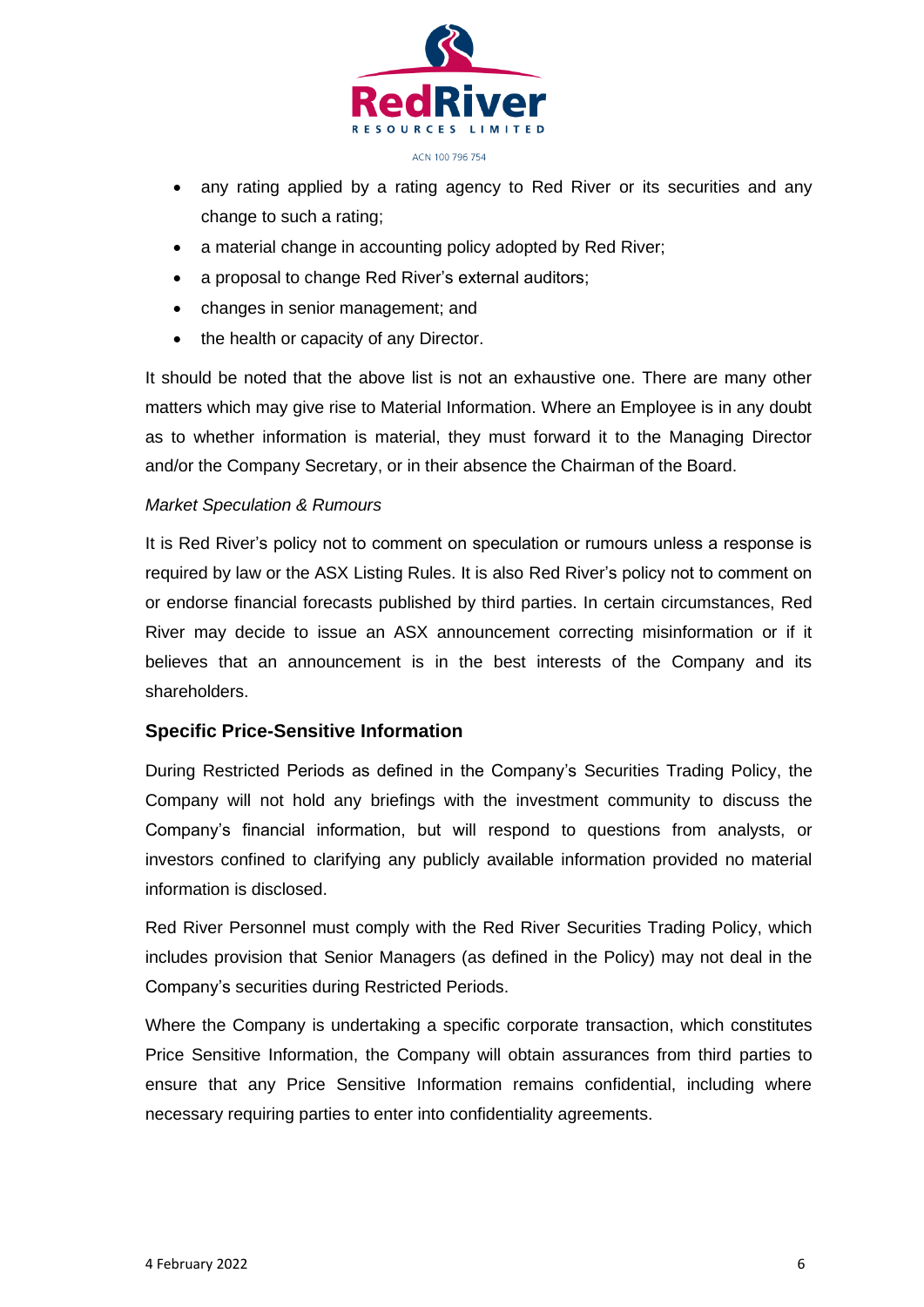

ACN 100 796 754

# **Communications with Third Parties**

The Company communicates from time to time with members of the investment community including institutional and retail investors, analysts and investment banks. These communications are restricted to appropriately authorised Red River spokespersons.

Material or Price Sensitive Information will not be provided to or discussed with members of the investment community before it has been disclosed to ASX. If there is any possibility that material or Price Sensitive Information will be disclosed at a briefing for members of the investment community, then the relevant material information will be disclosed to ASX prior to the briefing.

With the exception of briefings that are open and have previously been disclosed to ASX, if any material or Price Sensitive Information that has not already been disclosed has been inadvertently disclosed, the information will be immediately disclosed to ASX and posted on the Red River website.

All enquiries from the investment community regarding Red River should be referred to the Managing Director.

Communications with the media and responses to media inquiries are also restricted to

persons authorised for that purpose. All media inquiries should be directed to the Managing Director at first instance.

If a person connected with Red River receives a request for comment from a third party, that person must advise the third party that they are not authorised to speak on behalf of Red River and if appropriate, refer the inquiry to the Managing Director.

Red River directors and employees are not permitted to discuss Red River on social media such as stock market forums. Red River may monitor identified relevant social media when a market sensitive announcement is pending.

# **Procedures for Determining if Disclosure is Required**

#### *Determining Material and Non-Material Information*

As required by this Policy, full details of all actual or possible Material Information

must be immediately sent to the Managing Director and/or Company Secretary, or in their absence the Chairman of the Board.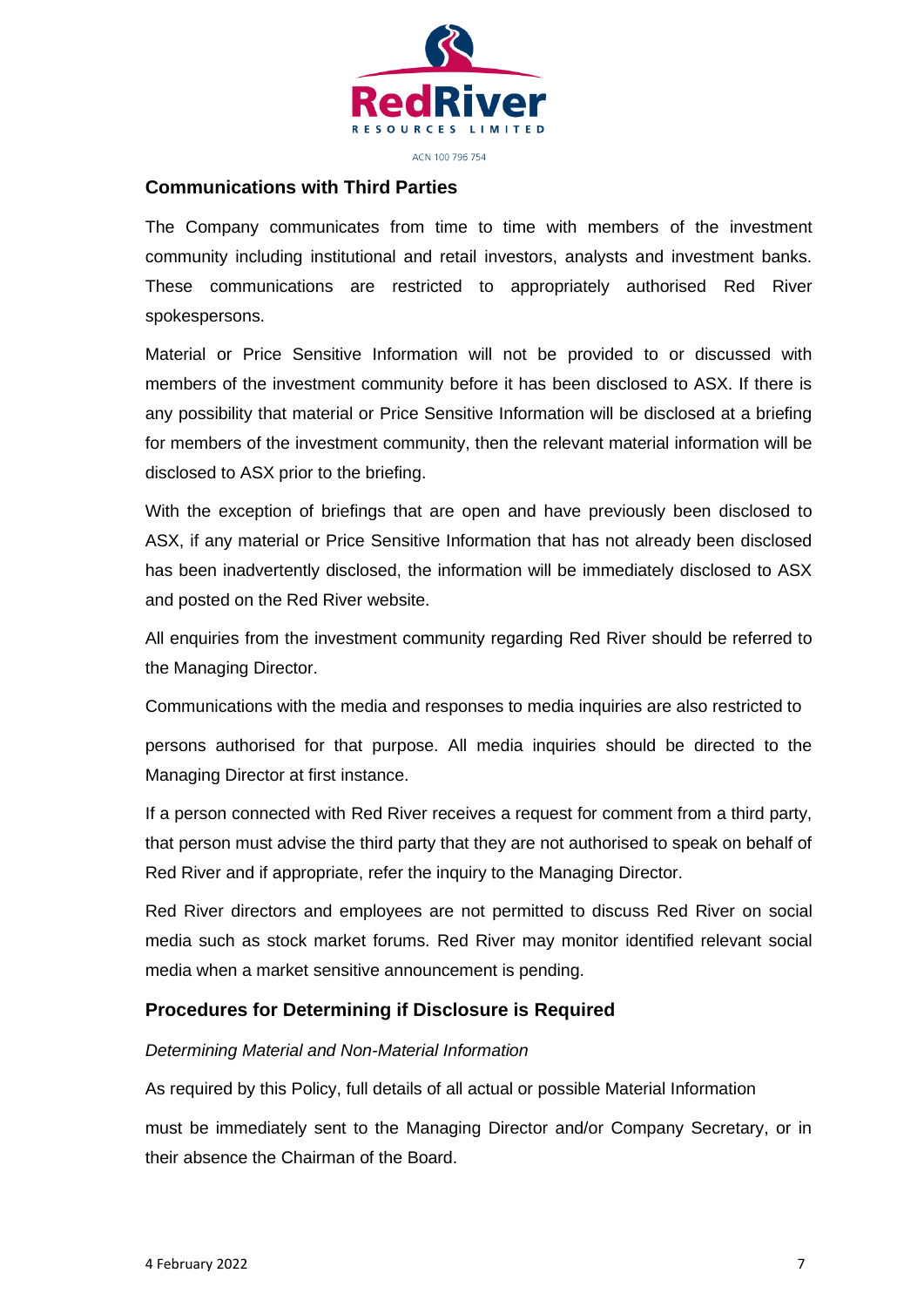

Upon notification of any Material Information, the Managing Director will immediately review the information and form an opinion on whether the information must be disclosed to the ASX.

There are three alternatives:

- a. The Managing Director believes the information is material and must be disclosed to the ASX. The Managing Director must immediately discuss the matter with the Chairman of the Board. Wherever time permits, all Directors will provide input and can request to review a draft of the final announcement before release. Following any possible input by the Directors, the Managing Director must then arrange for the finalised announcement to be disclosed via the ASX and immediately forwarded to all Directors.
- b. The Managing Director believes the information is either not material or does not have to be disclosed because it is covered by the exemption in Listing Rule 3.1A. If this decision is contentious in any way, the Managing Director must discuss the decision with the Directors. The Managing Director must then prepare a file note containing the reasons for the decision, which must be placed on a permanent file.
- c. The Managing Director is not certain whether the information is material or falls within the exemption. The Managing Director must immediately discuss the matter with the Chairman of the Board. If no decision on disclosure can be made with certainty, the matter must be immediately referred to external legal counsel for advice.

# *Trading Halts*

In the interests of maintaining a fully informed, fair and transparent market, or where

confidentiality of price sensitive information is lost and Red River is unable to make immediate disclosure, it may be necessary for Red River to request a trading halt from the ASX. The Managing Director, in consultation with the Chairman of the Board, will make all decisions relating to a trading halt.

# **Approval of Announcements**

#### *ASX Listing Rule templates*

All ASX Listing Rule templates (such as Appendix 3B, 3X, 3Y or 3Z) can be approved for release and publication by the Company Secretary, or in their absence, the Managing Director without the need for approval from the Board. The document to be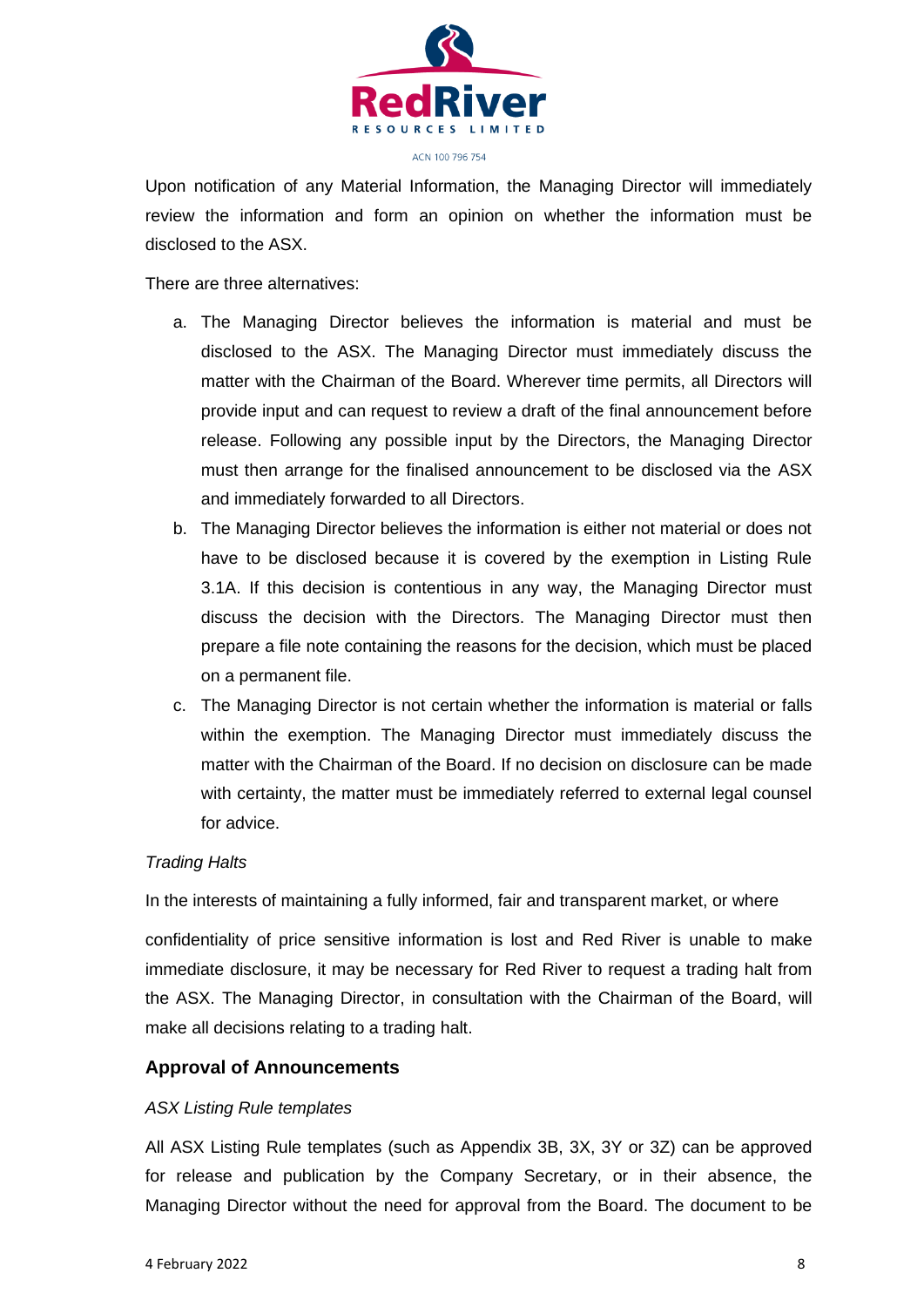

released should be circulated to the Board as soon as possible and, if it does not cause a breach of the continuous disclosure requirements, prior to ASX lodgement.

#### *Other Announcements*

All other announcements are to be approved by the Managing Director after appropiate review where necessary, by the Executive Director and Company Secretary.

# **Shareholder Communications**

# *Overarching Principles*

In accordance with Principle 6 of the *ASX Corporate Governance Council's Principles and Recommendations* (the **Recommendations**), Red River is committed to providing shareholders with the necessary information and facilities to allow them to exercise their rights effectively, including:

- providing shareholders with ready access to information about Red River and its governance;
- communicating openly and honestly with them; and
- encouraging and facilitating shareholder participation in shareholder meetings.

# **Corporate Governance – Website**

In accordance with the Corporate Governance Principles and Recommendation, Red River has a Governance section on its website to provide information to shareholders about its corporate governance practices.

The Corporate Governance section includes the Company's constitution, the Board and Board Committee Charters, key Company policies and its most recent annual Corporate Governance Statement.

The website also provides contact details whereby shareholders or interested parties may contact the Company by phone or email.

# **Annual General Meetings**

The Red River Annual General Meeting (**AGM**) is usually held in November each year. The date, time and location of the AGM are provided in the Notice of Meeting sent to all shareholders.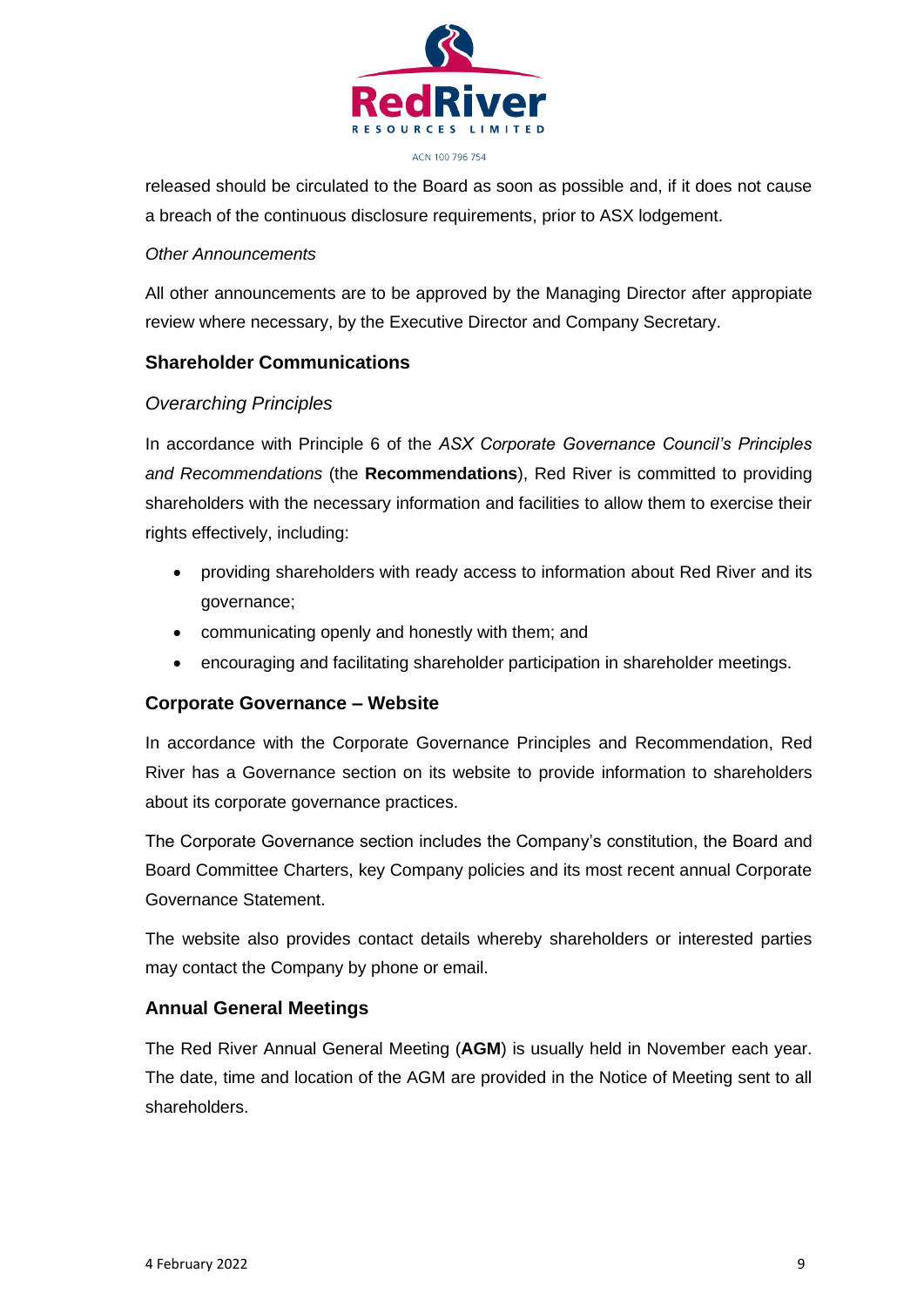

The Notice of Meeting is distributed to all shareholders in accordance with the timeframe provided in the Corporation Act. The documents are also made available in the Investor section of the Red River website.

Red River welcomes and encourages shareholder participation at the AGM, in person, by proxy or other legally appointed representative, or any other means that may be adopted by the Board. Shareholders who are unable to attend the AGM are given the opportunity to submit questions and comments ahead of the meeting, and where appropriate those questions will be answered at the meeting.

The practices outlined above also apply to any other general meetings which may be held. The Company's external auditor attends each AGM and is available to answer shareholder questions about the conduct of the audit and preparation and conduct of the Independent Audit Report. Red River believes this is important in both promoting and encouraging shareholder participation in the meeting and providing balanced and understandable information. The Company also considers that this reflects and underlines the role of the auditor and the auditor's accountability to shareholders.

#### **Reports**

The Company's financial results for each full year ended 30 June are reported in September each year, and the financial results for each half year ended 31 December are reported in February each year. These results are released to ASX in accordance with the Listing Rules and are available in the ASX announcements section of the Investor section of the Company website.

Red River's Annual Reports are sent in hard copy to all shareholders who have specifically requested a hard copy. Annual and Half Yearly Financial Reports in relation to prior years are also made available in the Investor section of the Company website. Shareholders can elect to be notified by email when a new Report is available.

#### **Media Releases and Other Information**

Red River's media releases are available on the Company's website, and are also released to the market if required under the ASX Listing Rules.

#### **Review of this Policy**

This Policy will be reviewed at least annually, to ensure that it remains effective and consistent with all relevant legal pronouncements and best practice corporate governance principles.